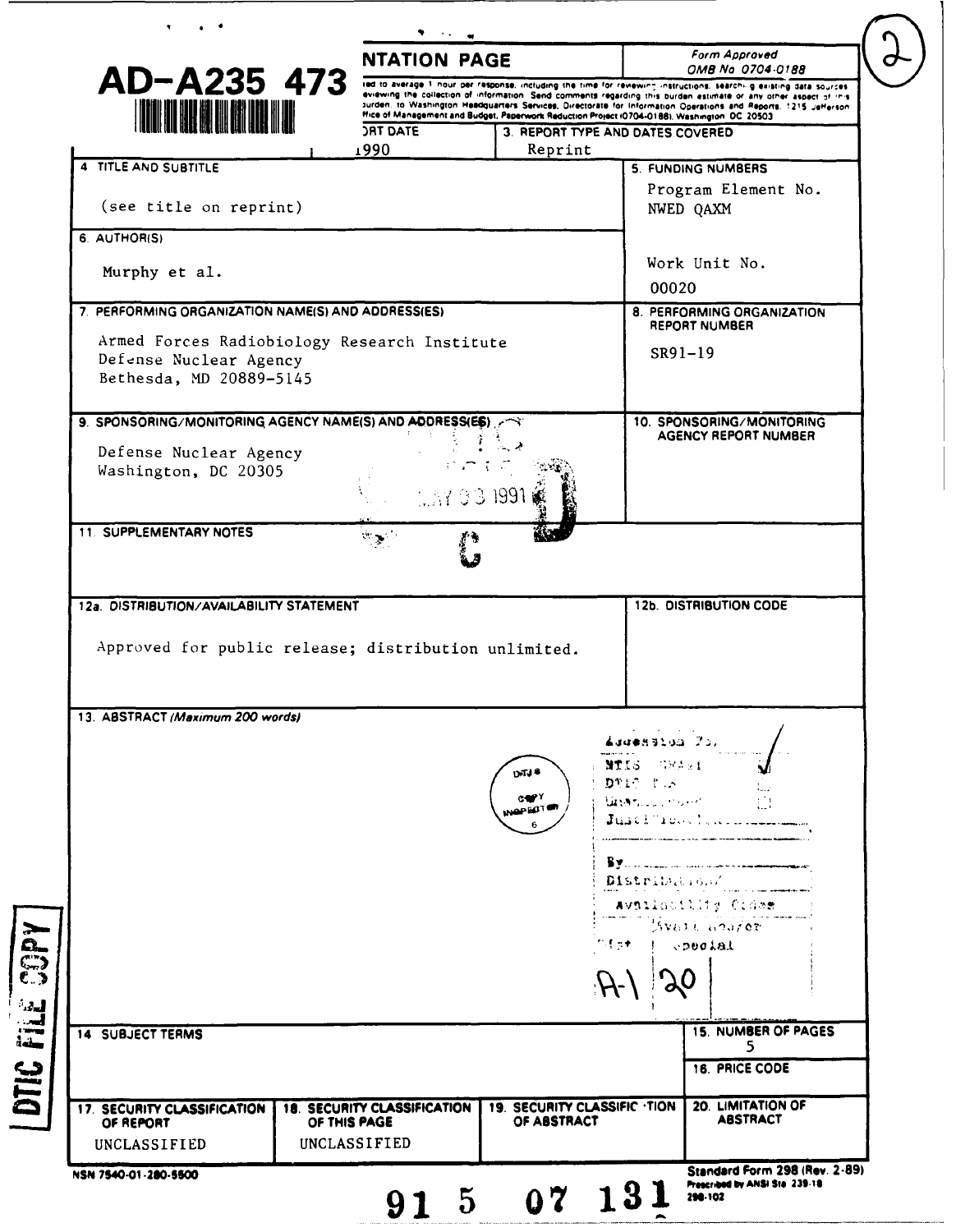

# The formyl peptide chemoattractant receptor is encoded **by** a 2 kilobase messenger RNA

# Expression in Xenopus oocytes

## Philip M. Murphy, Elaine K. Gallin\*, H. Lee Tiffany and Harry L. Malech

Bacterial Diseases Section, Laboratory of Clinical Investigation. National Institute of Allergy and Infectious Diseases National Institutes of Health and *\*Department* of Physiology, Armed Forces Radiobiology Research Institute, Bethesda, MD **20892, USA**

Received **19** December **1989;** revised version received **8** January **1990**

Activation of the formyl peptide chemoattractant receptor (FPCR) of phagocytic cells mobilizes intracellular calcium stores and affects the plasma membrane potential. Affinity crosslinking of FPCR has demonstrated a **60-80** kDa glycoprotein. with core peptide of **32** kDa. It is not known whether functional FPCR is this single peptide or requires multiple subunits. We used Xenopus oocyte expression system to determine the size of mRNA required for synthesis of functional FPCR. Injection of oocytes with poly(A)r RNA from **HL60** cells differentiated to the granulocyte phenotype resulted in acquisition of formyl peptide-specific responses (inward transmembrane current with a reversal potential consistent with a chloride conductance, and calcium efflux). FPCR activity expressed in oocytes had a ligand concentration dependence. ligand structure dependence and pertussis toxin sensitivity similar to those reported in phagocytic cells. When RNA was size fractionated, a single peak of FPCR activity at 2 kilobases was observed after injection ofmRNA into oocytes. Our data strongly suggest that FPCR is composed of a single-sized polypeptide.

Signal transduction: Chemoattractant receptor; *Xenopus* oocytes; Messenger ribonucleic acid; **(HL60** cell)

The migration of phagocytic cells from the blood to polypeptide chain. sites of infection is an essential component of host defense. This response is mediated **by** a number of 2. MATERIALS **AND METHODS** chemoattractants including the bacterially derived formyl peptides which activate cell surface receptors that 2.1. Reagents<br>are functionally coupled to a guanine nucleotide bin-<br>Dibutyryl cyclic AMP, N-formyl methionyl-leucyl-phenylalanine are functionally coupled to a guanine nucleotide bin-<br>
(MLP), N-formyl norleucyl-leucyl-phenylalanyl-norleucyl-tyrosyl-<br>
(MLP), N-formyl norleucyl-leucyl-phenylalanyl-norleucyl-tyrosylding regulatory protein (G-protein) [1]. Affinity labell-<br>ing of the formyl peptide chemoattractant receptor (MLP), r-lormyl norieucyl-phenylalanine-leucine-phenylalanine<br>(MLP), r-butoxycarbonyl-phenylalanine-leucine-pheny (FPCR) yields a single-sized glycoprotein with relative leucine-phenylalanine (t-Boc-Phe-Leu-Phe-Leu-Phe) and molecular mass of 60-80 kDa. The unglycosylated core phenylalanine-leucine-glutamic acid-glutamic acid-valine (Phe-Leu-<br>nentide is 32 kDa [2] It is not known whether func. Glu-Glu-Val) were from Sigma, St. Louis, MO. <sup>45</sup>C peptide is 32 kDa [2]. It is not known whether functional FPCR consists **of** this single affinity labelled pep- **Dr** Munoz of **the** Rocky Mountain Research Laboratories of **NIAID.** tide or requires additional subunits for activity.

The Xenopus oocyte protein expression system can 2.2. Preparation of polyadenylated RNA **be** used to study heterologous G-protein coupled recep- **HL60** cells were **expanded** and **differentiated** with **0.5 mM tars** [3,41. We show that a phagocytic cell chemoattrac- dibutyryl cyclic **AMP and** tested for expression of FPCR **as** described tant receptor, the FPCR, can be expressed in a contained **FPCR. Polyadenylated RNA was** prepared **by** published functionally active form in Xenopus oocytes following methods **15).** injection of human myeloid cell RNA. Analysis of size **2.3.** Fractionation of mRNA fractionated RNA shows that the FPCR is encoded **by Poly(A)\* RNA (500 ag)** from differentiated **HL60 cells was** cen-

pairs; kDa. kilodaltons; mRNA, messenger ribonucleic acid; rpm, impregnated **agarose** plate containing serial dilutions of **a** standard revolutions per minute RNA solution. RNA **was** then precipitated with ethanol and dissolved

**1.** INTRODUCTION a single 2 **kb** size class of mRNA, indicating that functional receptor likely is composed of only a single

New England Nuclear, Boston, MA. Pertussis toxin was a gift from

121. Differentiated but not undifferentiated **HL60** cell membranes

trifuged on **a 5-30%** sucrose gradient formed in **STE** buffer **(STE -** *7orrespondence* address: P.M. Murphy, Bldg **10,** Room **IIN l10.** . **0** mM Tris, **10** mM **NaCI, I** mM **EDTA, pH** 7.4) in an SW41 rotor **NIH. Bethesda,** MD **20892, USA** (Beckman, Fullerton, **CA)** at 25000 rpm for **14** h at 4C. Fractions **1-7** and 26-34 were 400 *#1* each; fractions 8-25 were **250#1** each. Abbreviations: cpm, counts per minute; **kb,** kilobases or **1000** base The RNA concentration **was measured on an** ethidium bromide-

**91** 5 333

Published *by* Elsevier Science Publishers B. V. (Biomedical Division) **00145793,90/S3.50 T 1990** Federation of European Biochemical Societies **353**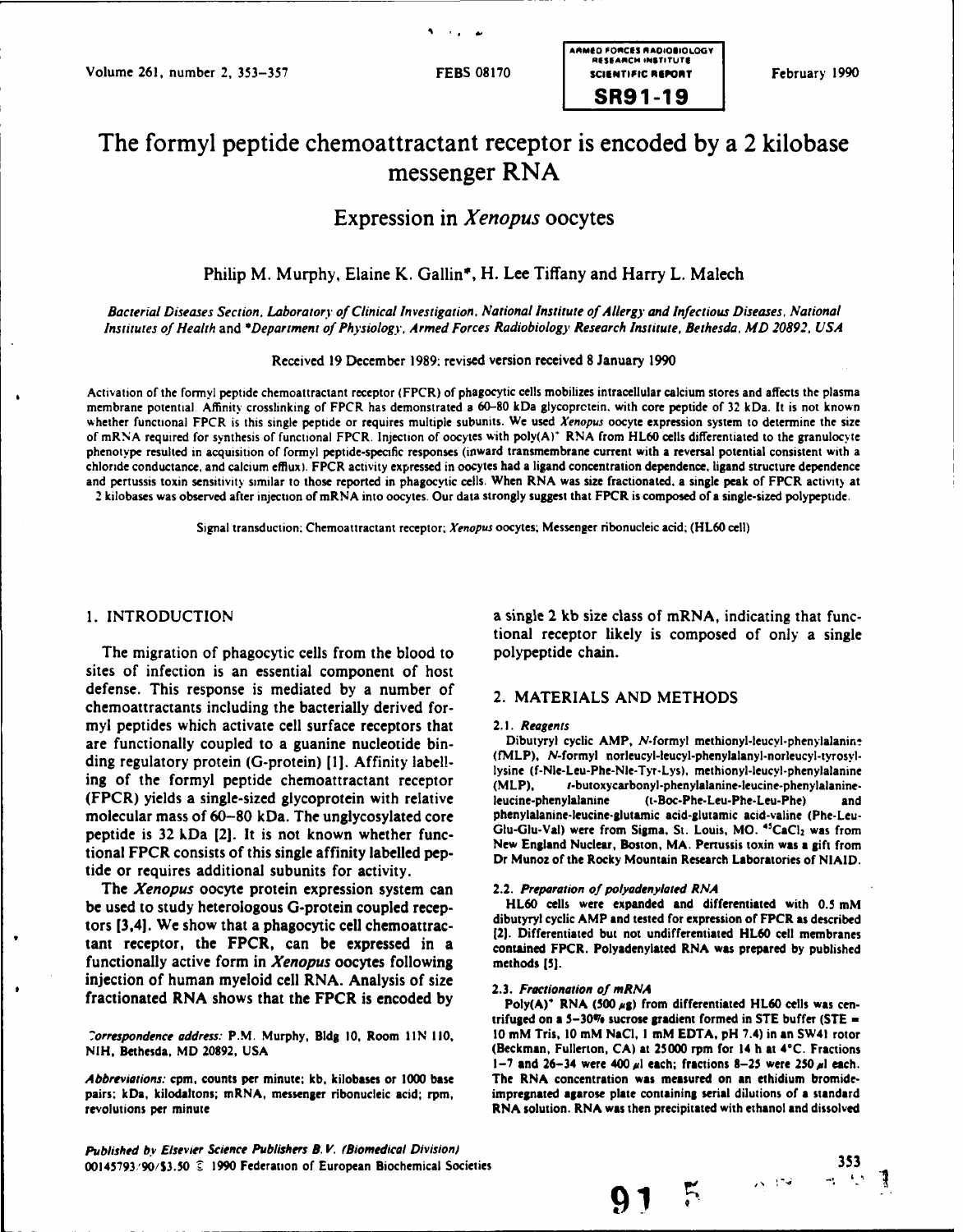### Volume **261,** number 2 **FEBS** LETTERS February **<sup>1990</sup>**

in water at 1 ng/nl. Blot hybridization of 200 ng of RNA from each I (nA) fraction was performed using <sup>32</sup>P-labelled cDNA probes that  $\tau$  40 fraction was performed using <sup>32</sup>P-labelled cDNA probes that recognize single transcripts from differentiated **HL60** cells: PMI is a 1.2 **kb** cDNA that recognizes a 1.2 **kb** transcript (Murphy and Malech, manuscript submitted). H64 (provided by Stuart Orkin) is a  $\left.\begin{matrix} \bullet & \bullet \\ \bullet & \bullet & \bullet \end{matrix}\right\}$  30 **2.5 kb** restriction fragment of the cytochrome **b,,** large subunit cDNA that recognizes a 4.5 **kb** transcript **[6).**

The maintenance of Xenopus laevis (Nasco, Fort Atkinson, WI) and the harvesting and microinjection of oocytes were as previously **- 10** described **(4].** Oocytes were injected **I** day after harvesting. Individual oocytes were voltage clamped with an Axoclamp-2 amplifier **-80** -60 -60 clamp configuration. Electrodes were filled with 3 M KCI and had resistances of **5-15** MD. Unless otherwise noted, oocytes were clamped at the resting membrane potential, which ranged from **-55 0 -0 10** to -75 mV. Current-voltage (I-V) relationships were obtained using **3** s voltage steps to varying potentials. *ID-*

This assay was performed essentially as described [4]. Preliminary L studies indicated that  $>90\%$  of stimulated  $^{45}Ca^{2+}$  efflux occurred **-30 L** studies indicated that >90% of stimulated  $^{45}Ca^{2+}$  efflux occurred<br>within 15 min of exposure to ligand. The ligand dependent response<br>is reported as the mean  $\pm$  **SE** of either the net  $^{45}Ca^{2+}$  efflux, Fig.2. Curre calculated as the difference between the cpm detected in the **15 min** solid line) and during (open square, broken line) exposure to **10-6 M** stimulated extracellular fluid and the cpm detected in the final wash fMLP from an oocyte injected with differentiated **HL60** cell RNA. before addition of ligand, or as **%** of control, calculated as **100** x Data are from the oocyte in fig.IC and are representative of **5** (15 min stimulated fluid cpm + final wash cpm). Both treatments of separate experiments. the data gave similar results in all cases. Residual  $45Ca<sup>2+</sup>$  was counted in oocyte lysates after the stimulated extracellular fluid had been removed. **When stimulated with fMLP, 15 of 16 oocytes injected**



with **50** ng of differentiated **HL60** cell RNA 4 or more **3. RESULTS** days prior to recording displayed an inward current response that oscillated initially and returned to Fig. **I** shows a representative voltage clamp analysis baseline levels after washing the oocyte with media. of oocytes injected with RNA or water, and stimulated The magnitude of the response for oocytes injected with fMLP, control peptides or stock diluent DMSO. with 50 ng of poly(A)<sup>+</sup> RNA and stimulated with  $10^{-7}$ 



Fig. **I.** Acquired FPCR induced whole cell currents in **Xenopus** oocytes. Oocytes were injected with: **(A) S0 nl** of **water** (holding potential **(Vh)** *=* **-75** mV). Arrows indicate the times of addition **of 10-'** M fMLP; **(B) 50** ng of poly(A)\* RNA from undifferentiated **HL60** cells **(Vh** *a* **-56** mV). **10"** M fMLP was added at arrow; **(C) S0** ng of poly(A)" RNA from differentiated **HL60** cells (Vh **- -65** mV). **DMSO 0.01 % and 10-'** M fMLP were added where indicated. Current responses to voltage steps used to measure I-V relationships before and after addition **of** fMLP are shown; **(D) S0** ng of fraction 12 (see **fig.3)** poly(A)" RNA from differentiated **HL60** cells (Vh **- -60** mV). Phe-Leu-Glu-Glu-Val (PLGOV) and fMLP were added at  $3 \times 10^{-7}$  M. Downward deflection indicates inward current.

354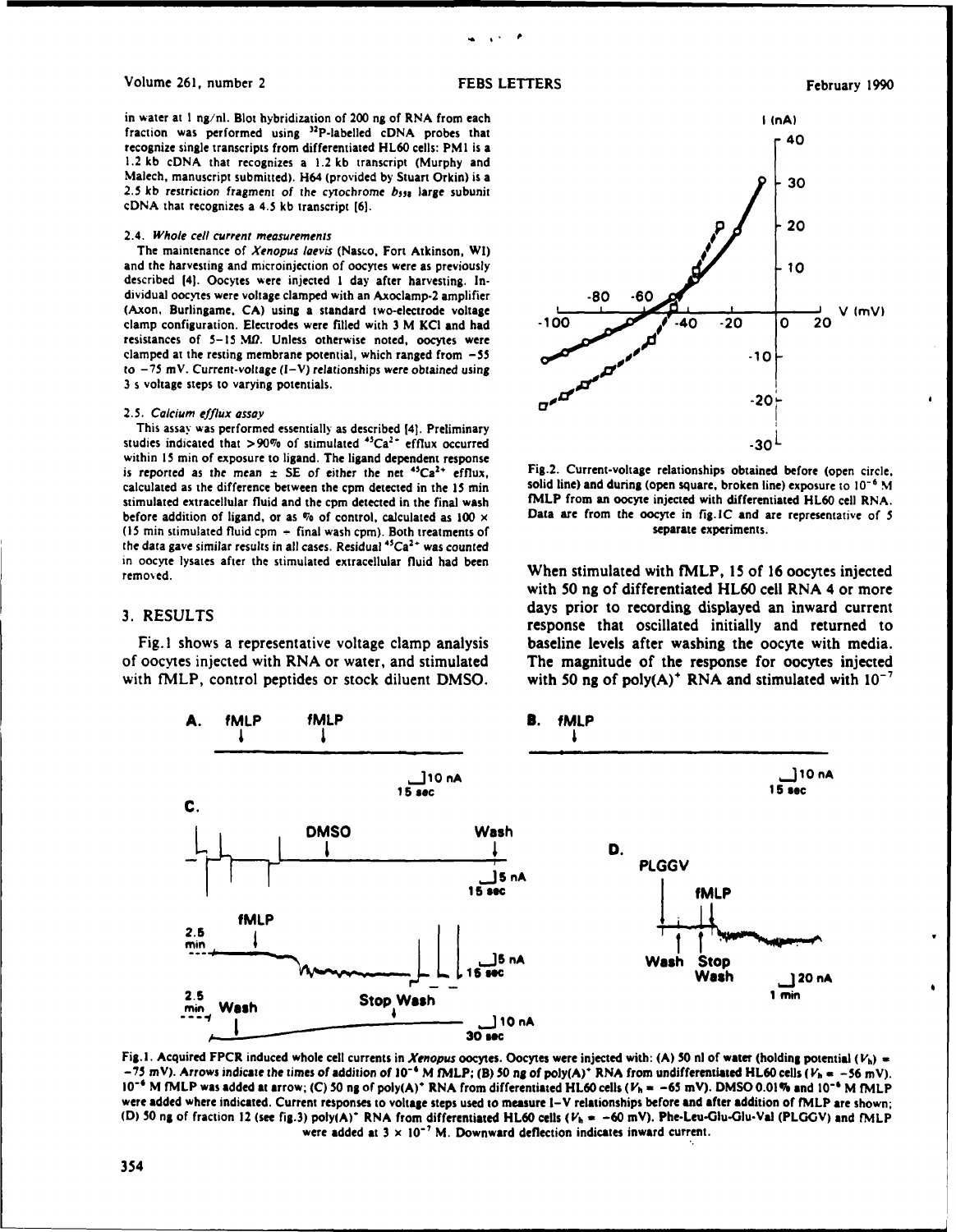or  $10^{-6}$  M fMLP ranged from 5 to 50 nA. This poly(A)<sup>+</sup> RNA is shown in fig.2. The point of intersecresponse was not present in oocytes injected with water tion of the two I-V curves generated before and during or with **50** ng of undifferentiated **HL60** cell RNA, nor stimulation is the reversal potential **(ER)** for the fMLPwas it present with DMSO or with non-formylated pep- induced current response. The average  $E_R$  for 5 diftides as stimuli. N-formylation of peptides is a struc- ferent oocytes was **-35 ±** 4 mV, similar to the Nernst

The I-V relationship of the fMLP-stimulated with the activation of a chloride conductance **[8].**



Fig.3. Size estimation of the mRNA encoding the FPCR electrogenic activity. **(A)** Structural integrity of sucrose gradient fractionated RNA. Poly(A)<sup>\*</sup> RNA was electrophoresed on an ethidium bromide stained denaturing agarose gel. (B) FPCR activity of RNA fractions. Oocytes were injected with 50 ng of RNA from the indicated **1** 2 3 4 fractions and 4 days later were voltage clamped **at -60 mV** and tested with  $10^{-6}$  M fMLP. Data are representative of 2 separate experiments and are expressed as the **mean** maximal current **± SE** of fractionated **HL60** cell RNA. Oocytes received **S0** ni of water (lane 3-4 oocytes except for fractions **II** and **18** which were the mean of **I), SO** ng of unfractionated RNA from undifferentiated **HL60** cells 2 oocytes. Fractions **5, 6, 21-31** contained no activity. **(C)** Sucrose (lane 2) or differentiated **HL60** cells (lane **3),** or **50** ng of RNA from gradient resolution of RNA **by** size. The abundance in each fraction fraction **I I** of sucrose gradient fractionated RNA from differentiated of 2 defined transcripts from **HL60** cells was determined **by** blot **HL60** cells (lane 4) and were tested with **10-** M **fMLP** 5 days later. hybridization. Densitometric analysis of the autoradiographs is Data are representative of 3 separate experiments and are from indicated in relative absorbance units. The strategies of the extension of triplicate groups, 4 oocytes in each group.

f

tural requirement for activation of the FPCR **(7].** potential for chloride and is therefore most consistent

response in an oocyte injected with differentiated **HL60 Differentiated HL60 cell poly(A)<sup>+</sup> RNA** was fractionated by size on a 5-30% sucrose gradient. The Fraction Number **average size of RNA** in these fractions increased pro-**A 5 6 10 11 12 13 14 15 16 17 a** 9 10 11 12 13 14 15 16 17 **OS-** turally intact **(fig.3A).** Moreover, the RNA could be **Ills-** translated **by** reticulocyte lysate (not shown). Fig.3B shows that peak FPCR activity measured electrophysiologically in oocytes injected with RNA was **B**  $\omega$ **2Ktions** in the gradient fractionated RNA of **HL60** cell **<sup>50</sup>- transcripts of known size were established by** blot **hybridization** with **2** cDNA probes **described in** section 2. Based on the position of FPCR activity peak relative **to the physically** defined size standards, we estimate the size of the RNA encoding FPCR activity to be 2 kb.

 $30 \div$   $\uparrow$   $\uparrow$ sequestered calcium in phagocytic cells, we tested **20** at  $\uparrow$  **b** and **P** and **P** and **P** and **P** and **P** and **P** and **P** and **P** and **P** and **P** and **P** and **P** and **P** and **P** and **P** and **P** and **P** and **P** and **P** and **P** and **P** and **P** and **P** and **P** and **P** and calcium mobilization **by** measuring the accelerated ef- $\begin{array}{ccc} 10 & \rightarrow & \perp \end{array}$   $\begin{array}{ccc} \uparrow & \uparrow & \uparrow \\ \uparrow & \downarrow & \downarrow \end{array}$   $\begin{array}{ccc} \uparrow & \uparrow & \uparrow \\ \downarrow & \downarrow & \downarrow \end{array}$   $\begin{array}{ccc} \uparrow & \downarrow & \downarrow \\ \downarrow & \downarrow & \downarrow \end{array}$   $\begin{array}{ccc} \uparrow & \downarrow & \downarrow \\ \downarrow & \downarrow & \downarrow \end{array}$ days after injection of active RNA, peaks at 4 days and is still detectable at least 7 days after injection of RNA.



Fig.4. Enrichment of fMLP-dependent <sup>45</sup>Ca<sup>2+</sup> efflux activity in size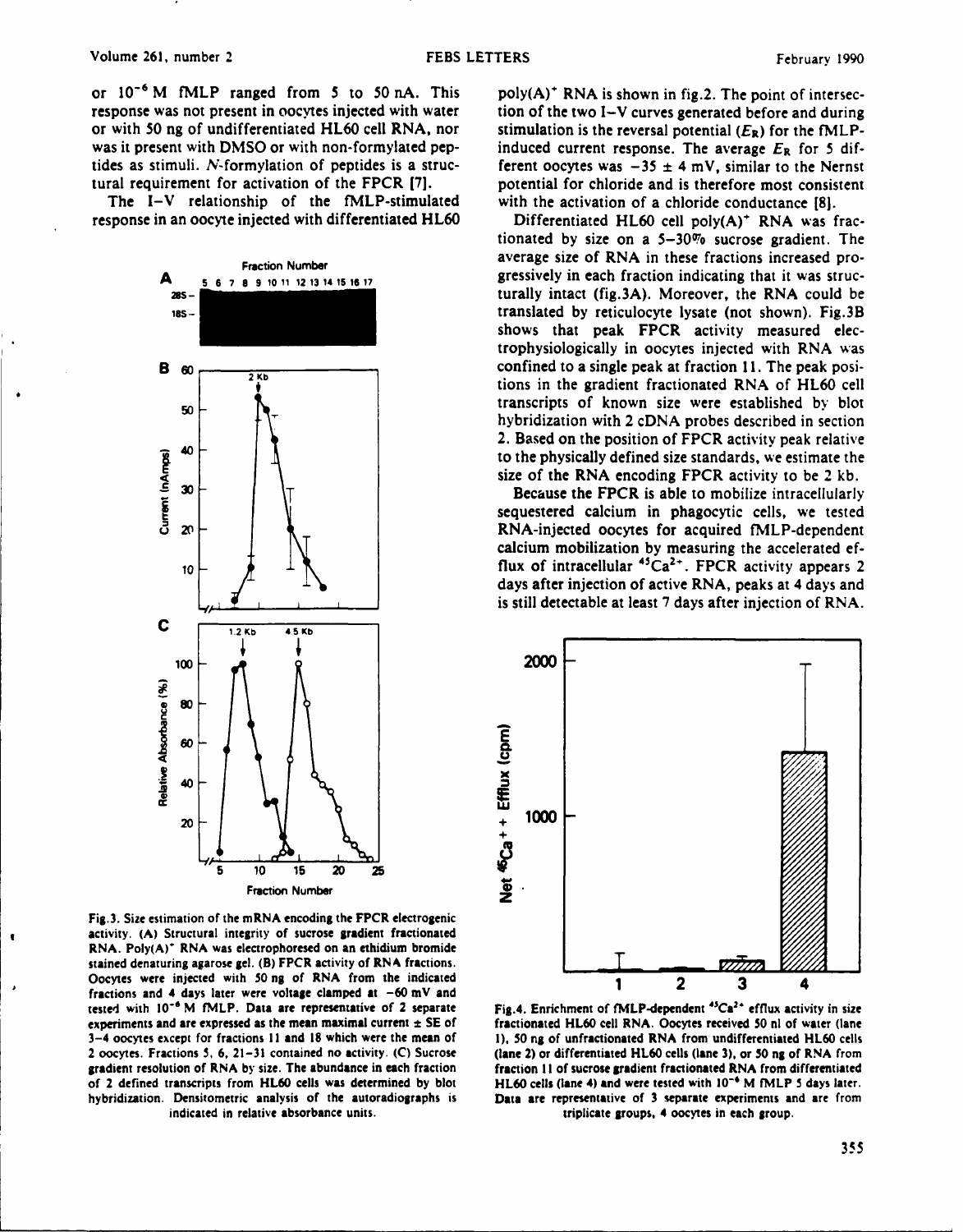hibit a greatly augmented calcium efflux response as identical: non-formylated peptides such as Met-Leucompared to unfractionated RNA (fig.4). Phe, Phe-Leu-Glu-Glu-Val and t-BOC-Phe-Leu-Phe-



separate experiments performed in triplicate, 3 oocytes per replicate. after injection, pertussis toxin (2  $\mu$ g/ml) was added to the media of for **CSa and platelet activating factor.** half of the RNA injected oocytes (lane **3). One day later, oocytes** were tested with **10-'** M fMLP. Data are representative of **4 separate** experiments and are from **5** (lanes 2 and **3)** or 3 (lane **I)** replicates, **Acknowledgements: We thank Drs Tristram** Bahnson **and Daniel I** oocyte per replicate. Baseline "Ca2" efflux between conditions Rotrosen for helpful discussions. We especially thank Dr Rotrosen

The calcium response was linear for amounts of RNA We have used the calcium response to show that the injected from **3** to **50** ng (not shown). Oocyes injected physiologic properties of the heterologously expressed with RNA from the same size fractions as those receptor are similar to those observed in phagocytic mediating the electrophysiologic responses to fMLP **ex-** cells. Specifically, the ligand structure dependence is Leu-Phe are inactive whereas fMLP and f-Nle-Leu-Phe-Nle-Tyr-Lys are active (not shown); the fMLP  $\Delta$  a concentration dependence is similar to that previously reported for fMLP-stimulated calcium fluxes in human neutrophils **(fig.SA) [9];** and the response is abolished 1000 **by preincubation of oocytes with pertussis toxin**<br> *by preincubation of oocytes with pertussis toxin* reversed **by** incubating the toxin-treated oocytes in **800 - toxin-free media for an additional 24 h (data not** shown).

*400* **-** These data demonstrate that FPCR can be expressed **L ) 7** in a physiologically faithful form in Xenopus oocytes. **All** of the properties of active receptor are expressed **200** after injection with RNA confined to a single sucrose gradient peak corresponding to a transcript size of 2 **kb.** Although it is possible that RNA encoding other **I** signalling elements is contained in the 2 **kb** fraction, it **-10 -9 -8 -7** has been demonstrated that the oocyte possesses native log [fMLP] G-proteins and other more distal effector elements capable of transducing signals from heterologously ex-**<sup>500</sup>**pressed mammalian receptors **[10].** Based on a **32** kDa unglycosylated form of the receptor that is seen **by** af- **I"** finity crosslinking methods, a transcript containing a **400** coding region of approximately **1 kb** would be required. The data would therefore predict a combined length of  $3'$ - and  $5'$ -untranslated sequences of approximately **1 kb.**

> Our data also provide evidence that acquired FPCR *transmembrane current activity in oocytes is due to ac*tivation of a chloride conductance. This raises the volve chloride conductance changes **[II].**

An additional implication of our study is that the 1 2 3 **3** OOCyte expression system is a valid system for cloning cDNA encoding FPCR **by** the' sib selection strategy, as Fig.5. The FPCR calcium mobilizing activity is expressed in **Xenopus** has been done with other G-protein coupled receptors oocytes in a physiologically faithful form. **(A)** Ligand concentration such as the serotonin-Ic receptor **I 10].** We have recently dependence. **Oocytes** were injected with 25 ng of fraction **II** RNA extended this approach to examine the expression of and were stimulated 4 days later. **Data are representative** of 2 other G-protein coupled chemoattratant receptors **(B)** Inhibition **by** pertussis toxin. Oocytes were injected with **50 nl** of (manuscript in preparation). Our results suggest that water (lane **i)** or **25** ng of fraction **13** RNA (lanes 2 and **3).** Five days this cloning strategy may also be feasible for receptors

 $\bullet$ 

 $\mathbf{t}$ 

differed **by <2'0.** for performing the affinity **labeling** studies of **HL60** cell membranes.